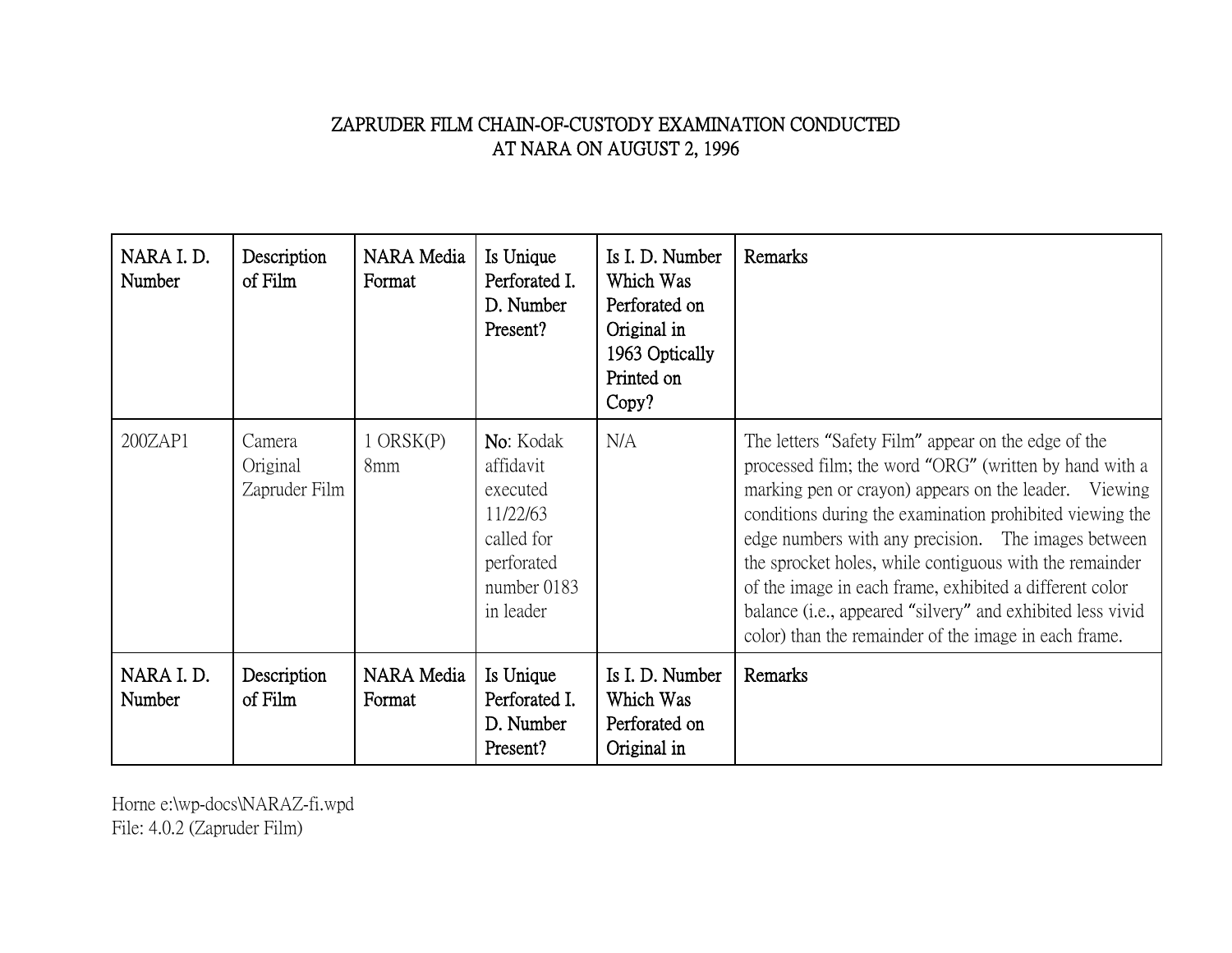|                     |                                                        |                        |                                                                                                                                                              | 1963 Optically<br>Printed on<br>Copy?                                                                                    |                                                                                                                                                                                                                              |
|---------------------|--------------------------------------------------------|------------------------|--------------------------------------------------------------------------------------------------------------------------------------------------------------|--------------------------------------------------------------------------------------------------------------------------|------------------------------------------------------------------------------------------------------------------------------------------------------------------------------------------------------------------------------|
| 87.010              | Secret Service<br>copy $1$ (1st<br>generation<br>copy) | 1 MPPSK(P)<br>8mm      | No: Kodak<br>affidavit<br>executed<br>11/22/63<br>called for one<br>of these three<br>numbers to be<br>perforated in<br>the leader:<br>0185, 0186 or<br>0187 | <b>Yes: 0183 was</b><br>optically printed<br>on white-<br>colored leader;<br>leader is spliced<br>onto processed<br>film | The lettering "Kodachrome IIA" and "Processed by<br>Kodak NOV 63" appears on the edge of the processed<br>film. Several sprocket holes were damaged (ripped<br>through) and one frame exhibited "burn-through"<br>(melting). |
| NARA I.D.<br>Number | Description<br>of Film                                 | NARA Media<br>Format   | Is Unique<br>Perforated I.<br>D. Number<br>Present?                                                                                                          | Is I. D. Number<br>Which Was<br>Perforated on<br>Original in<br>1963 Optically<br>Printed on<br>Copy?                    | Remarks                                                                                                                                                                                                                      |
| 87.010              | Secret Service<br>$copy 2$ (1st<br>generation<br>copy) | $1$ MPPS $K(P)$<br>8mm | Yes: $0186$ is<br>perforated in<br>the leader,<br>and is one of                                                                                              | <b>No</b>                                                                                                                | The words "Processed by Kodak NOV 63" and<br>"Kodachrome IIA" are present on the edge of the<br>processed film; "notching" was present on the edges of<br>the processed film in various locations. These notches             |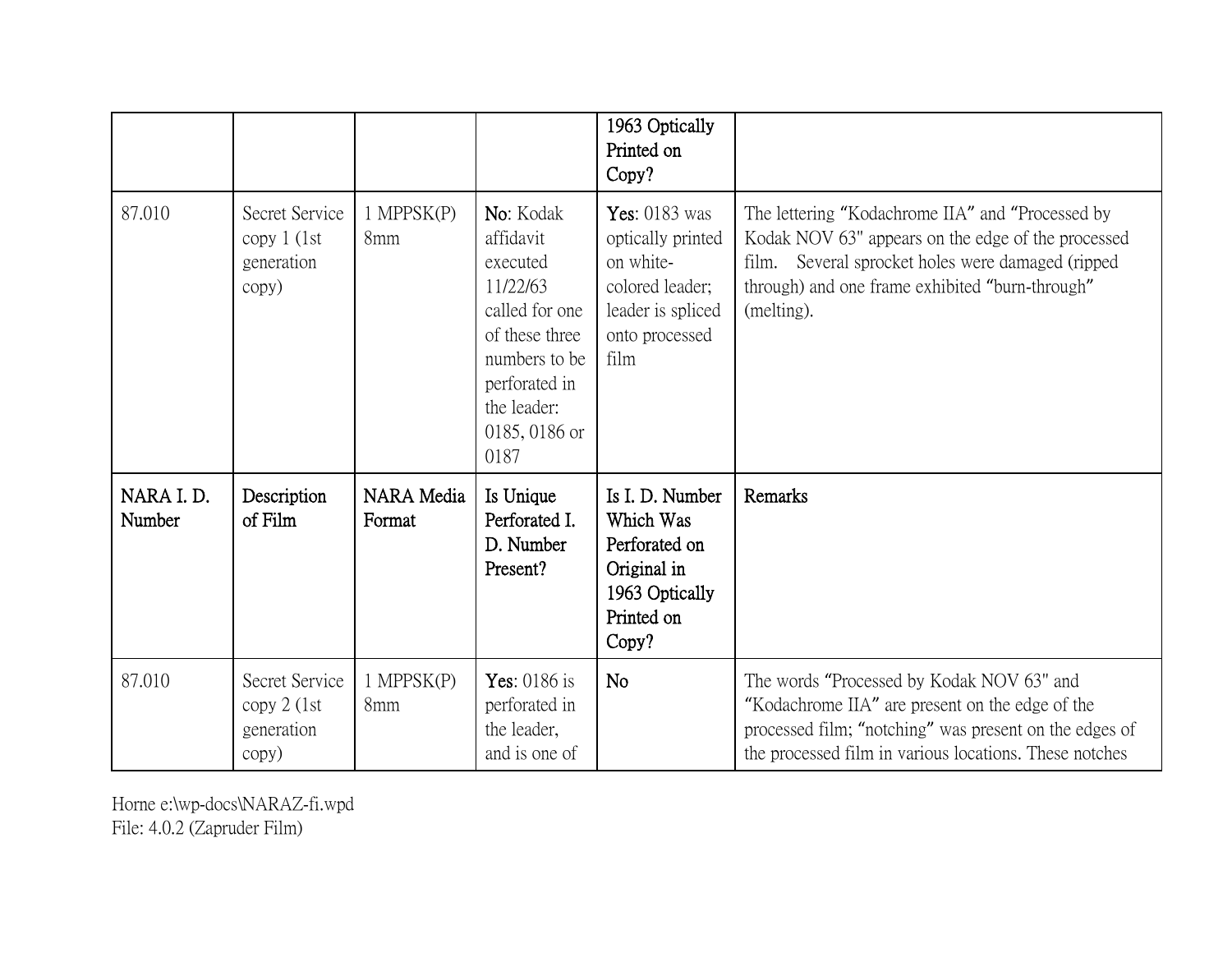|                     |                                                   |                      | the three<br>unique<br>numbers<br>expected to be<br>found based<br>on the<br>11/22/63<br>Kodak<br>affidavits                        |                                                                                                       | (sometimes called timing notches or grading notches) are<br>indications that this film was used as a master for<br>subsequent copies.                                             |
|---------------------|---------------------------------------------------|----------------------|-------------------------------------------------------------------------------------------------------------------------------------|-------------------------------------------------------------------------------------------------------|-----------------------------------------------------------------------------------------------------------------------------------------------------------------------------------|
| NARA I.D.<br>Number | Description<br>of Film                            | NARA Media<br>Format | Is Unique<br>Perforated<br>Number<br>Present?                                                                                       | Is I. D. Number<br>Which Was<br>Perforated on<br>Original in<br>1963 Optically<br>Printed on<br>Copy? | Remarks                                                                                                                                                                           |
| 200.436             | Time-Life<br>copy $1$ (1st<br>generation<br>copy) | 1 MPPSK(P)<br>8mm    | No: Kodak<br>affidavit<br>executed<br>11/22/63<br>called for one<br>of these three<br>numbers to be<br>perforated in<br>the leader: | N <sub>o</sub>                                                                                        | The words "Safety Film 71" are present on the edge of<br>the processed film.<br>This copy appears very faded and<br>"washed-out" in comparison with the Secret Service<br>copies. |